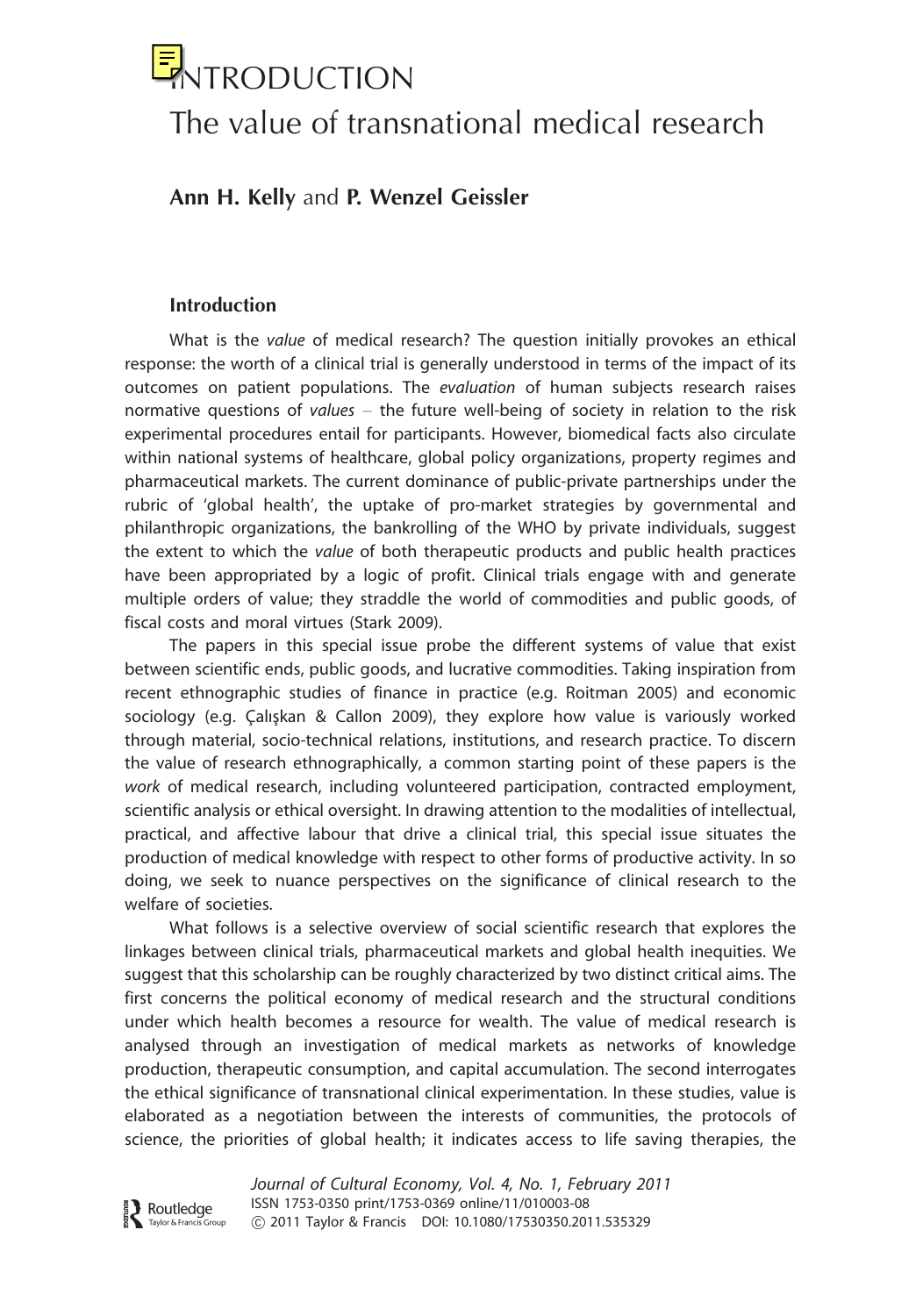equitable distribution of research benefits, and the means and terms of engagement afforded by a research project.

Though articulated in different registers, we suggest that both these approaches to value demarcate the 'social' from the 'economic' dimensions of clinical research. Studies that explore the sociological consequences of the commercialization of medical research and those that seek to strengthen the moral traction of experimental procedures both analyse value as a structuring and systematic logic. We take an alternative track. Concerned with how the material practices of medical research intersect with everyday ways of living, we propose a more promiscuous approach to the question of value, one that is acutely aware of the diverse valuable materials and manifold processes of valuation attendant to medical experimentation. The purpose of drawing upon categories of value theory, such as 'labour', 'production', and 'circulation', is to open up these variables to ethnographic scrutiny (Graeber 2001). Rather than warn against economic incursions into medical knowledge and health practice, or, alternatively, the reduction of local experience to the standards of bioethics, we hope to illuminate the array of practices, knowledges, and techniques through which the value of medical research is brought into being.

#### Political Economy of Clinical Research

The financial resources and scale of operations of contemporary pharmaceutical research have laid bare the contradictions between the economic and therapeutic value of biomedical production. The multi-billion dollar quest for new pharmaceutical products reveals the strange alchemy whereby marginalized populations in desperate need of healthcare come to sustain the research efforts of an industry dedicated to the needs of affluent populations. For the most part, the social sciences have explored these conflicts by examining the institutional contexts of research, such as regulatory and intellectual property arrangements, and tracing the public health contours of the pharmaceutical industry's transnational reach. These investigations consider the clinical trial as the dominant mode of medical knowledge production and analyse its value in relation to capitalist system of commodity production.

The rise of the pharmaceutical industry hinges upon the standardization of an evaluative method, the randomized control trial (RCT). The RCT provides a statistical framework to interpret the merits of new drugs against the biases of patients and doctors. As Marks (1997) notes, though the method can be understood as part of a general epistemic shift across the sciences to practices that privilege objectivity and disinterestedness, the particular objectivity of the RCT is defined by the needs of the market place. Clinical trials not only enabled consumers to distinguish between the medicine and snake oil but also, by testing novel products on large group of patients, allowed drugs to be produced on an industrial scale.

The soaring costs of pharmaceutical research and development have amplified the tension between the methodological purposes of the RCT and its pragmatic orientation as a marketing device. Sociological attention to the marketing of pharmaceuticals has revealed the range of industry tactics used to boost sales, such as financing disease awareness campaigns, ghost-writing scientific articles, developing partnerships with leading medical professionals, and even, auditing physicians' prescription practices (Sismondo 2009). However, these efforts are secondary to the need to persuade regulatory agencies of a drug's efficacy. That pressure to gain approval has increased the number of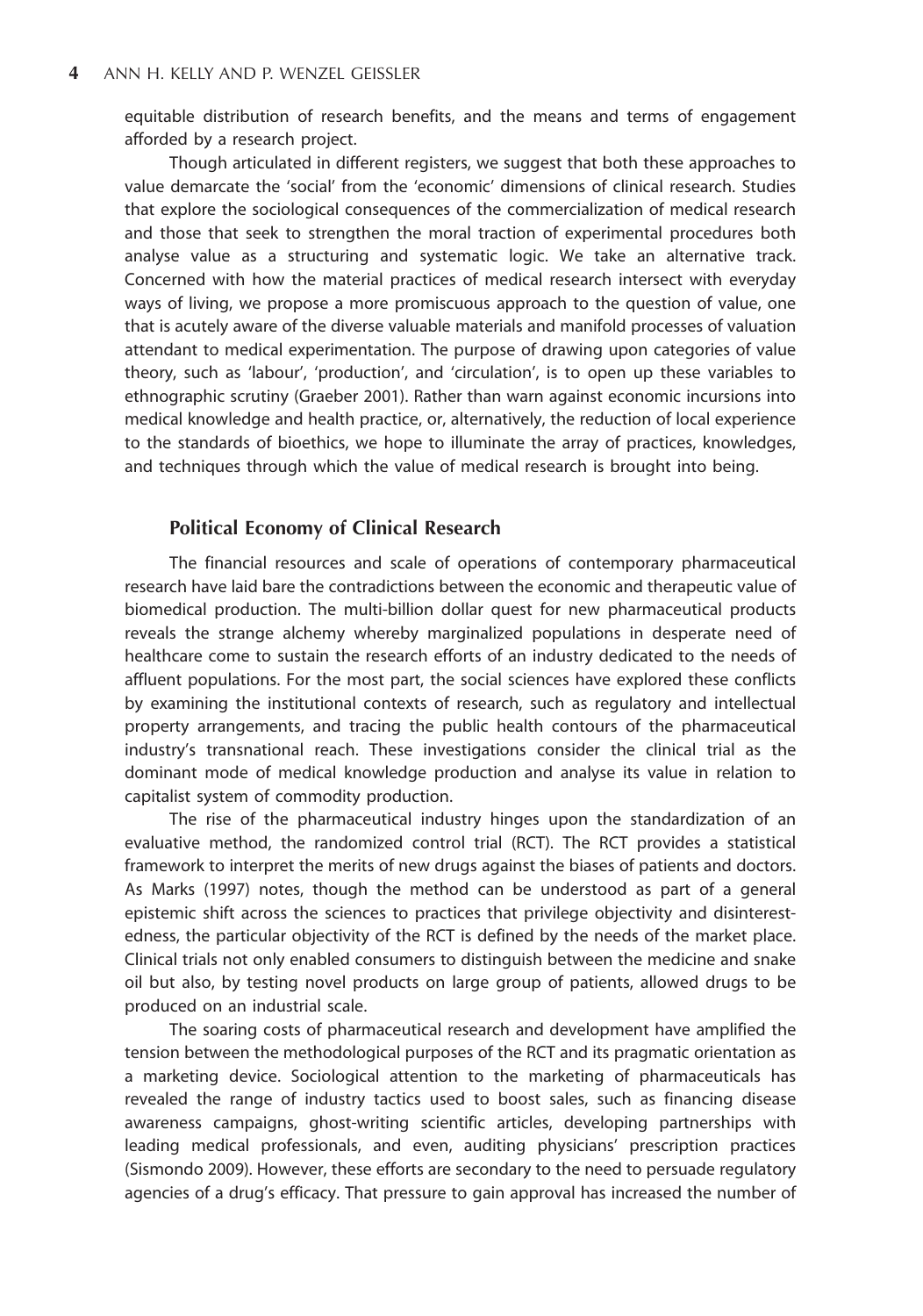'safe' copycat or recycled and retooled drugs (Mirowski & Van Horn 2005). More worrying is the ever more common practice of assuring the efficacy of experimental entities through the selection of homogeneous patient populations, the exclusion of 'placebo-responders', statistically massaging data and concealing negative outcomes (Lakoff 2005).

The first conclusion of these studies is that industry-sponsored clinical trials often fail to generate innovative, or indeed necessary, therapies. The second is that, owing to the clandestine nature of privatized science, clinical trials do not necessarily produce valid scientific information. Appropriated by commercial imperatives, the clinical trial is regularly reduced to what Michael Power describes as a ritual verification  $-$  a technique to produce public confidence in the absence of empirical content (Power 1994). Their primary purpose is to provide an interface between the industry and practitioners, widening a prescribing base to introduce experimental entities into circulation. In-depth investigations of regulatory decision-making practices have further illuminated the government's complicity in permitting risky and ineffectual products into the market place (McGoey 2007). The interpenetration of private and public institutions has reconfigured the standards of regulatory science around the commercial interests of the drug manufacturer as opposed to the interests of patients.

The second critical argument is that the global proliferation of pharmaceuticals has reconfigured the economic value of health. As possible consumers of therapies, patients are exploited for their 'surplus health'; their healthiness provides not the basis for a workforce but rather for pharmaceutical capital (Sunder Rajan 2002). The abstraction of the patient's well-being into a commodity form is made possible through the exploitation of the experimental subject. Petryna's (2009) analysis of the outsourcing of clinical trials to contract research organizations (CROs) makes this point clear by showing how situations of health crisis offer opportunities for pharmaceutical companies to circumvent regulatory systems and gain access to research subjects whose lack of education, financial resources or treatment history makes them more likely to produce 'cleaner results'. The redistribution of biomedical risk tracks other forms of 'flexible' industrial production, with its increasing reliance on insecure, casual labour, decentralized governance and the resulting accentuation of North-South inequalities.

These accounts of 'neoliberal science' derive from pertinent observations of a capitalist economy, marked by the enclosure of the scientific commons, institutional restructuring and restrictive intellectual property regulations. Ultimately, they:

reveal an emerging 'values gap'. Its symptoms include the growing division between populations that have access to life-saving drugs and the ability to pay for them, and populations that have neither and must rely on some other form of distribution ... human experiences of suffering and its costs of 'morbidity' and other indicators configuring social need. (Petryna & Kleinman 2005, p. 6)

Value, in these studies, indexes a scandal  $-$  the incommensurability between the calculative logic of profit-maximization and the needs of populations.

#### Clinical Research Ethics

The second branch of the literature relevant for this special issue elaborates the value of transnational clinical research within an ethical framework. Though, in practice, the backbone of biomedical ethics continues to be informed consent  $-$  a rubric that seeks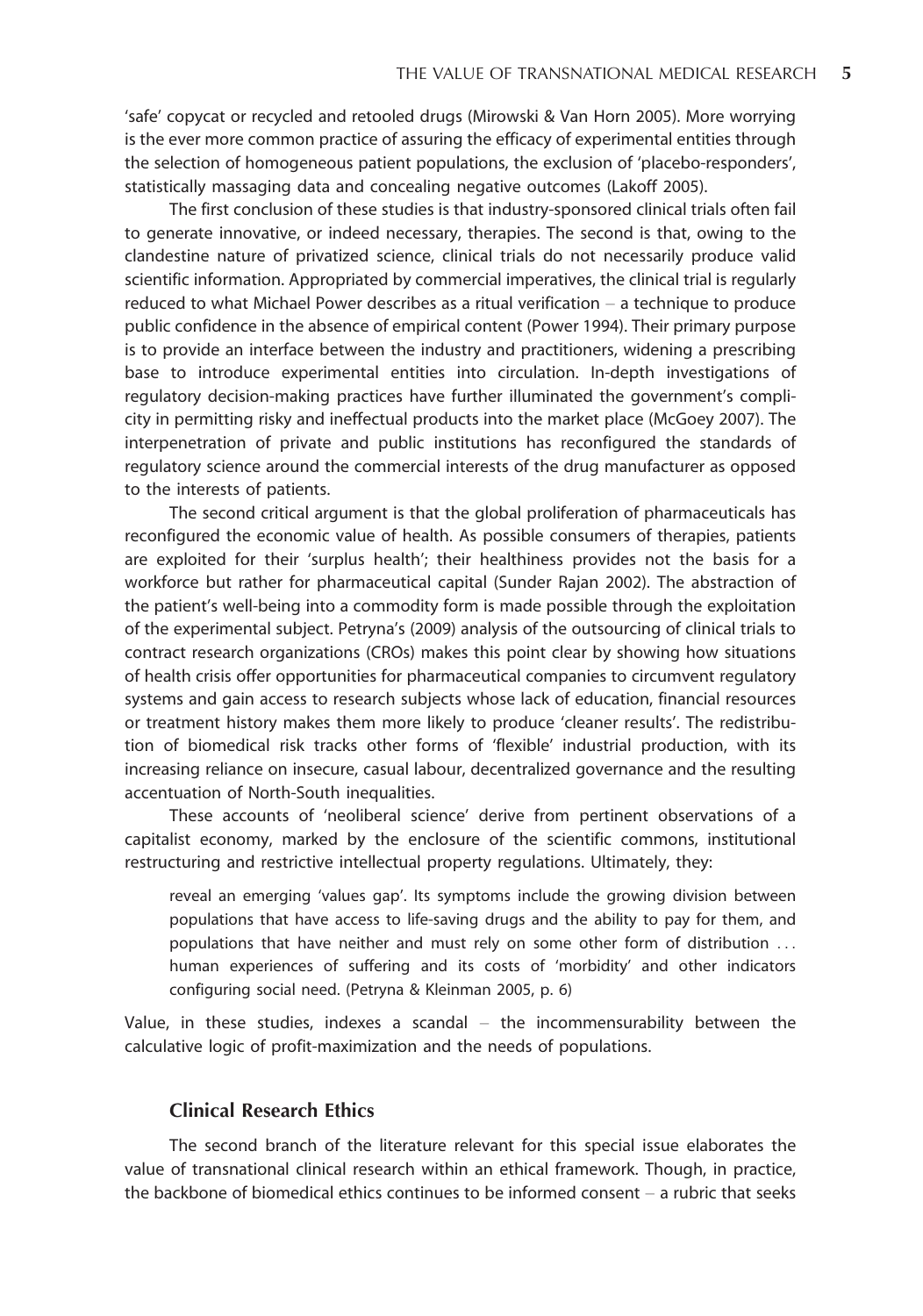to insure respect, autonomy, and privacy  $-$  it is the social value of research that currently focuses academic debate. In these discussions, value adds specificity the abstract notion of public good. The idiom of value allows ethicists to raise the questions of good for whom, in what form, and critically, at what point; social value speaks to the immediate and concrete benefits associated with the conduct of medical research, such as jobs, training, and health-care services.

Like the sociological work discussed above, the shift in ethical discourse towards a theory of value reflects a concern with changes in the relationship between medical science, industry and public health, and increased attention to vital inequalities within the production of scientific knowledge. The concern here is less directly with the commercialization of science – though the discrepancy between the priorities of industrysponsored research and global health burden has been widely acknowledged. Rather what is at stake is the gap between experimental outcomes and improvements in health practice, particularly where weak infrastructure prevents research findings from being translated into health practices: between what is possible for those in control of medical research, and what is needed by those who lend their bodies to it.

The Randomized Controlled Clinical Trial (RCT) is a distributive device; the initial justification for the randomization of treatment was to ensure the fair allocation of medicines in short supply. Clinical science and the management of public health are, therefore, intimately connected. The dominance of public private partnerships and the slimming of state-sponsored research, compounded by the collapse of public health institutions and health services, most notably in many eastern European and African nations, have made that connection increasingly tenuous. While big charity and private partnerships often tackle issues of particular relevance for poorer populations, unable to attract enough profit-orientated funding from the pharmaceutical industry, experiments are usually conducted in the absence of significant government incentives, and rarely engender any public health interventions beyond 'policy advice'.

In settings where healthcare is often a matter of international and non-governmental intervention, a 'social value' framework addresses the fragile links between research, policy, and practice. One important way in which value can be 'added' is by ensuring benefits are in place after the conclusion of trials, for instance, through the dissemination of results, the provision of continued access to therapies or the building of 'capacity'. These measures to entangle the experiment in local clinical contexts represent a shift ethical doctrine towards the empirical, and give precedence to social scientific explorations into community perspectives, traditions, and social practices. Recent scholarship on how communities make sense of research (Geissler & Molyneux 2010) and the centrality of 'trust' in communityresearch relations (Gikonyo et al. 2008) has further pressed ethical discussion beyond what might be added to existing projects, to consider the ways in which local participants might shape the research design. In this sense, the generation of social value has been increasingly tied to mechanisms of 'public consultation', 'community partnership', or 'collaborator networks' that attempt to:

involve partners in sharing responsibilities for determining the importance of health problem, assessing the value of research, planning, conducting, and overseeing research, and integrating research into the health-care system. (Emanuel et al. 2004, p. 931)

The collectivization of experimental subjects and their transformation into empowered publics has emerged as a salient model in western research contexts. Epstein's (1996) now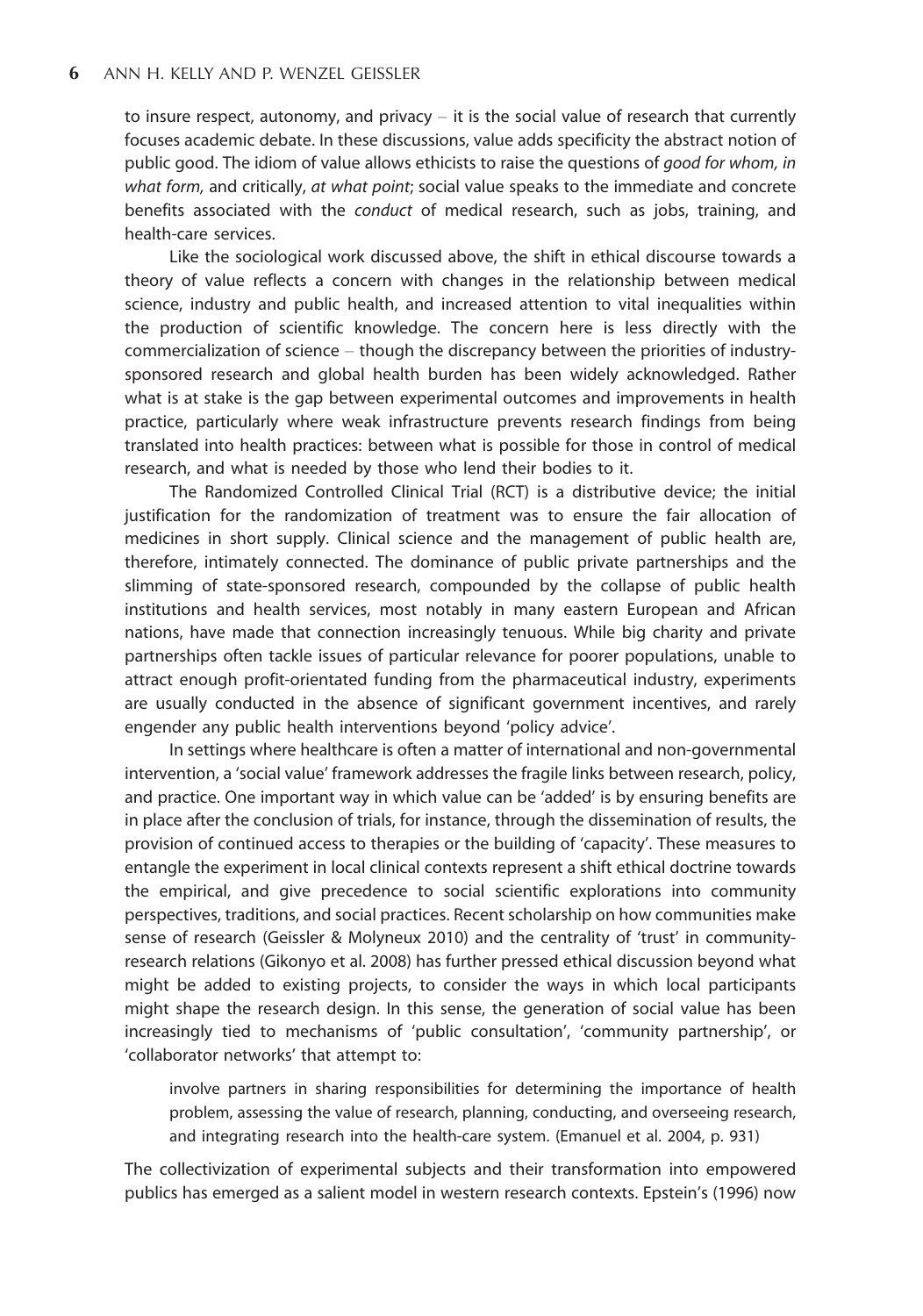classic discussion of the role of HIV activists in shifting regulatory standards illustrates how clinical trials can provide an interface for lay citizens to impact the orientation, management, and evaluation of medical research. A method whose scientific integrity depends on the representative character of the sample, the clinical trial is also a political resource; it offers occasions for new approaches to the production of knowledge and value that rest on the dynamic collaboration of civil society.

Less sanguine accounts regard these efforts to elicit a 'public voice' as a way of displacing local politics. Hayden's (2007) analysis of benefit-sharing agreements offered by bioprospecting firms, for instance, points to how practices of participation strategically fragment publics into those that can legitimate and facilitate the collections of resources and those that cannot. In the cases she describes, value is not distributed to existing social groups, but rather collectives are configured around the interests of the industry. Other scholars have linked the anti-politics of community-engagement to the emergence of stateless forms of citizenship. In contrast to policy initiatives that emphasize the provision of health services, these critiques suggest that the entanglement of clinical research with the development industry has conflated participation in trials with participatory governance and civic life with therapeutic access (e.g. Nguyen 2005).

Informed by long-term ethnographic engagements with developing world contexts, these critiques remain sceptical of the ability of bioethical inquiry to advance the redistribution of value. However, despite the efforts to address differentials in wealth and power, these studies remain grounded in the specific histories of biomedical research and administrative practice, and committed to the democratic possibilities of that relationship. The idiom of social value preserves a domain of clinical research where normative questions of accountability, representation, publics, and of values can be raised.

## Value at Work

Considered together, these discussions highlight the two dimensions of the value of clinical trials - one defined by the market valuation of medical commodities and the other characterized by population welfare. Though they draw from distinct empirical material, these two lines of critique share the central premise that the normative and sociological questions of medical research should be held distinct from economic analysis. The papers presented at the workshop from which this special issue derives were given with the intention of transcending dichotomies between the economic and the moral by fostering dialogue with health policy, medical researchers, and patient activists and engendering a more honest consideration of the politics, economics, and pragmatics of conducting clinical trials than those provided by bioethics. In situating the value of clinical research ethnographically, that is by examining the material activities and semiotic forms through which it is mediated, the contributors take inspiration from a Marxian theory of value (e.g. Turner 2008), but refrain from grounding clinical research value in a single circuit of production. Rather they pursue what is perhaps best understood as the 'material politics' (Law & Mol 2008) of clinical trials  $-$  how, in other words, research value is multiply configured in therapeutic, social, and economic landscapes. In following these terrains, contributors materialize value in relationship with, rather than in opposition to, values (Miller 2007).

Catherine M. Will's analysis of UK research policy describes the strategic distribution of medical research value through the conduct of clinical trials. Over the past decade, the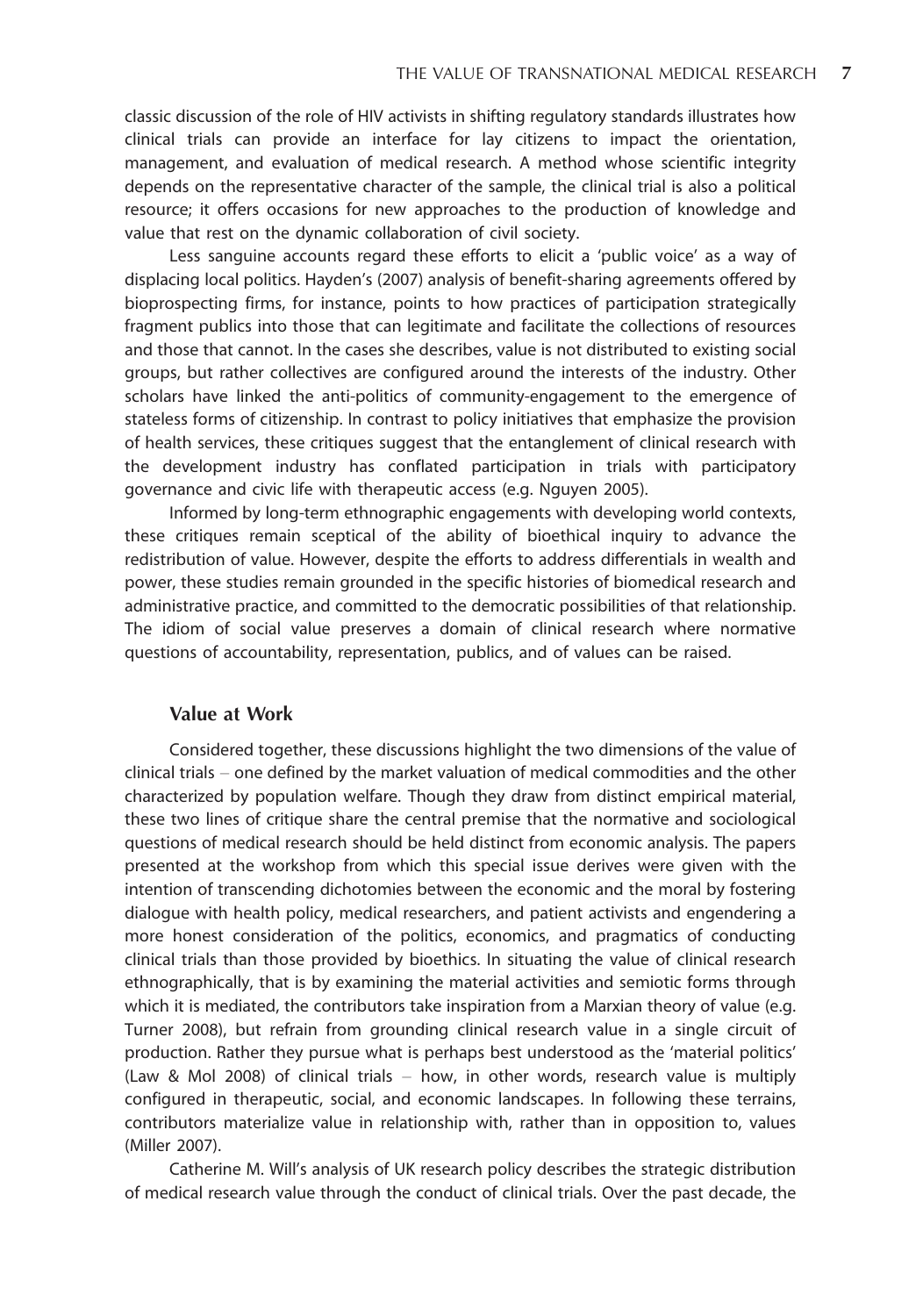UK has promoted its National Health Service (NHS)  $-$  with its single pool of patients  $-$  as an advantageous site for industry-sponsored research. Will interrogates the 'multiplication of value' these trials are expected to bring by tracking the formal and informal ways in which patient benefit is constituted. In particular, she attends to the spaces  $-$  the curtains cubicles, Victorian windows and impromptu breakfast tables - where experimental protocols and clinical care, individual health and commercial profit 'come together in more or less awkward juxtapositions'. Will supports these compelling descriptions of the uncanny atmospheres of clinical research with accounts of the everyday work of carrying out trials, reflecting on how the therapeutic relationship is managed through distributions of clinical practice, research protocols, and expressions of hospitality. She suggests that value multiplies in the moments when these elements come together, and experimental subjects are afforded additional care than that provided by a researcher, or arguably, the NHS.

One central observation of Will's chapter is that appeals to clinical research value cut across different imaginaries of collective and individual benefit. As the UK's share of pharmaceutical research increases, the boundary between the research and the clinic becomes more convoluted, and the risks and impacts of research harder to trace. In his account of 'Kurtis Pharmaceuticals' and 'Williams Pharmaceuticals' drug donation programs in West Africa, Ari Samsky extends Will's concern with the rhetoric of 'mutual benefit' to the provision of drugs to control river blindness (onchocerciasis), a now highprofile, 'Neglected Tropical Disease'. Samsky's analysis relocates industry practices within a gift economy, juxtaposing the expectations of the medical-scientific architects of the donation programs with the disappointments of the Tanzanian farmers receiving the drug. Like Will, Samsky explores the concrete practices through which research value links corporate boardrooms to rural African villages. Samsky situates the work of drug distribution  $-$  obscured by the rhetoric of the gift  $-$  within the local labour system. His ethnographic task evokes further questions about the contradictions that underpin Big Pharma's efforts to demonstrate corporate responsibility. Together, Will and Samsky convey the networks of responsibility that characterize pharmaceutical research and highlight the points at which obligations are cut. Resisting the temptation to read the dominance of Big Pharma in scientific research as reducing the value of knowledge to logic of profit, Will and Samsky demonstrate the interference of different value-producing activities and the hidden costs these entanglements entail.

For P. Wenzel Geissler, it is precisely the invisibility  $-$  or rather, unintelligibility  $-$  of material exchanges in the context of the experimental activity that is of interest. Geissler analyses what would seem a particularly trivial evidence of clinical research value: small monetary payments, so called 'transport reimbursements', made by transnational public health research organizations to research subjects undergoing clinical procedures, providing information or biological specimens, or contributing in other ways to scientific production. From ethnographic work with an HIV trial in western Kenya, Geissler argues that these small reimbursements are generally understood as a transfer of value (rather than zero-sum 'reimbursement'). Though central to research work, these transactions are obviated by bioethics, which remains focused on the value of individual autonomy and regards exchanges across extreme economic disparity as potentially violent and coercive. This 'unknowing' of material value in the everyday conduct of scientific production is at best confusing and possibly politically problematic. But rather than embrace a unitary model of exchange to replace the bioethical insistence on giving, Geissler's stresses the complex interplay of value these vital transactions entail  $-$  reimbursements not only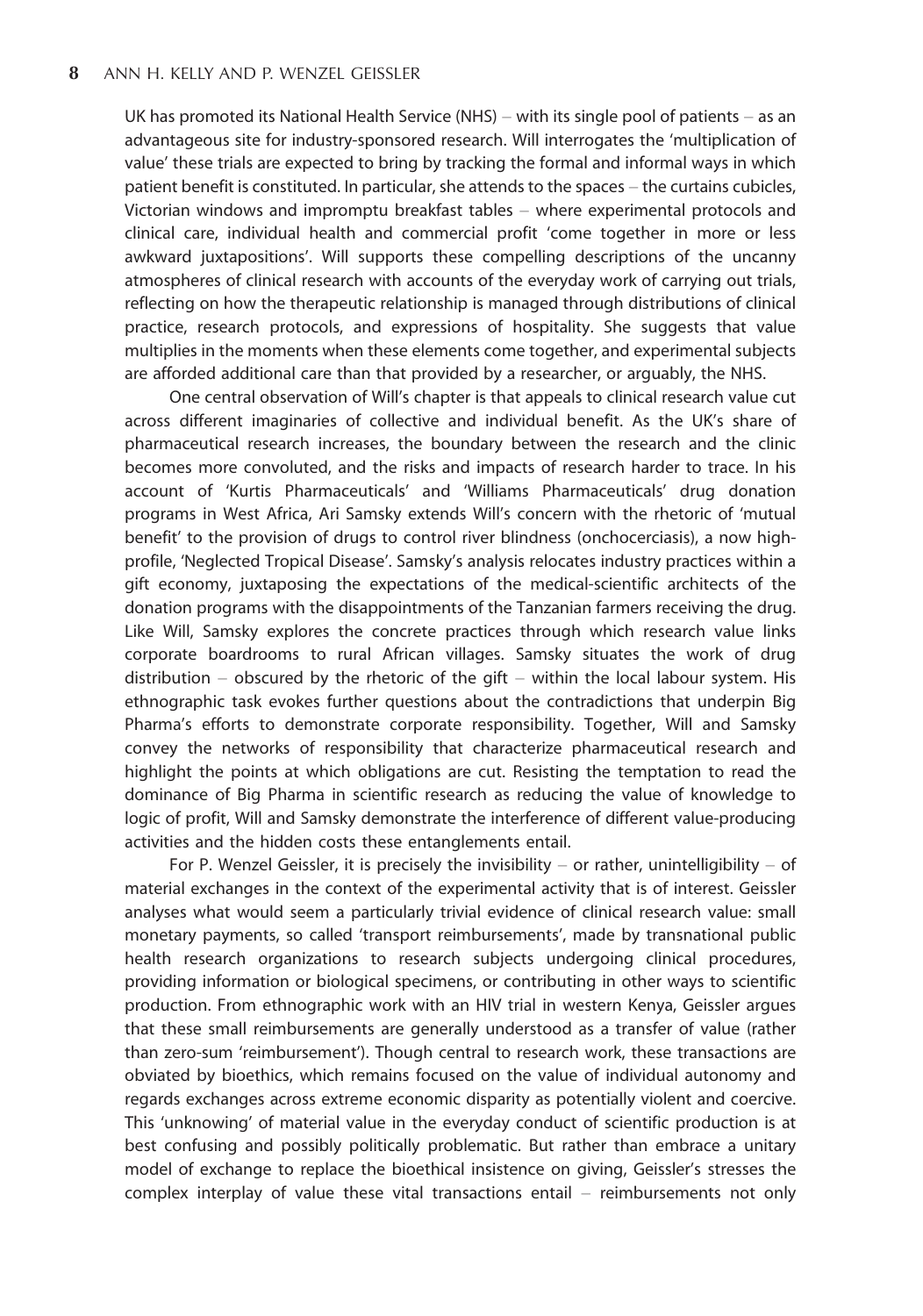provide the means to buy food and survive but are also linked to the experience of belonging and the promise of care. The calculative logic is embedded in the conviviality of trial relations; the 'gift', he reminds us, has never been free.

The connection between the individual activities and collective imaginaries of research is an analytical concern Ann H. Kelly shares. Her paper focuses on a malaria control trial in Dar es Salaam and interrogates the scientific, political, and economic significance of the pain-staking work of monitoring the movements of mosquitoes. Kelly's analysis begins from the collective body of voluntary mosquito collectors and the ways in which that collective is inter-articulated by the protocols of scientific research, the postsocialist politics of Tanzania and the economics of global health. She is particularly drawn to the presence of these workers – fixed points in the inter-circulations of capital, fact, and disease. Kelly contrasts this immobile work to the fluid and sporadic modes of productivity engendered by the experimental project. Her ethnography illustrates how the former anchors the latter, linking scientific research to social progress.

Finally, Melinda Cooper reads the development of the large-scale clinical trial against the organizational logic of Fordist industrial production, a genealogy that reframes the risks entailed by the human subject as consistent with those belonging to the industrial workplace and underwritten by the welfare state. In light of her analysis, informed consent, stripped of any of the broader protections afforded to a worker who might fall and suffer an industrial accident, seems a rather flimsy form of protection for the experimental subject. However, like Geissler, Cooper is not convinced that the labour model offers much in the way of an alternative  $-$  the standard wage for unskilled labourers is, in fact, much lower than the compensations received by the average trial subjects, at least in the North. Instead, the connections Cooper draws between the history of the clinical trial and that of labour reforms, reveals the constitutive role of the clinical trial in conceptualizing the public. Cooper argues that the welfare state was subtended by actuarial logic  $-$  welfare could only provided once it was capable of calculating the effectives of interventions on the populace. The clinical trial made this calculation possible, by subjecting the few to the accidents of the experiment. As opposed to the uniform national collective imagined by Titmuss (1970), Cooper exposes the forms of marginalization that create the conditions for a coherent social body.

Like other contributors in this special issue, Cooper explores the ways in which the research value is shaped by governmental rationality and generates new languages of contestation. Should volunteers in research be compensated in the same ways that local fieldworkers are paid to gather data? What are the terms of collaboration between health researchers, governments, and free enterprise? How is research value best pursued, by securing health, reducing inequality, growing the economy or sustaining employment? This special issue raises these questions through an exploration of how research is actually done – the practical alignments of institutions, actors, resources, objects, and interests. These empirical engagements with the intersection of values and values will provide, we hope, new conceptual resources to guide ethical and social scientific inquiries into the links between science and the public good.

## **REFERENCES**

CALISKAN, K. & CALLON, M. (2009) 'Economization, part 1: shifting attention from the economy towards processes of economization', Economy and Society, vol. 38, no. 3, pp. 369-398.